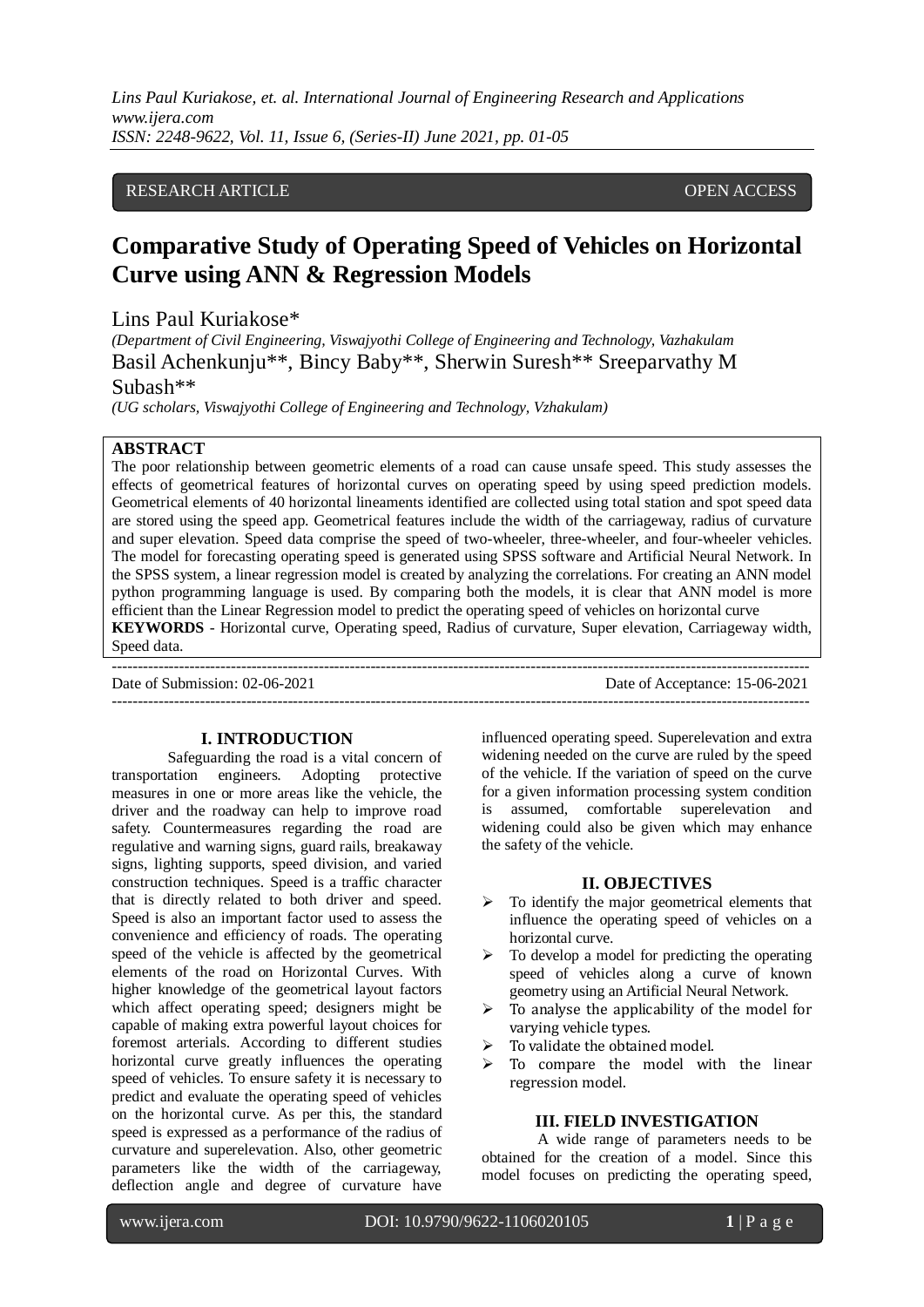several geometrical parameters that influence the speed of vehicles are collected. The speed of vehicles passing through the section is also taken into account.

## 3.1 Road Geometric Data

Road geometry greatly influences the operating speed of vehicles. Some of the more prominent parameters are Road width, Super elevation, Radius of curvature, Degree of Curvature, and Deflection Angle. Road width could be easily measured by a tape. Factors such as super elevation, Radius of curvature could be obtained by a total station. The degree of curvature is then found by using suitable formulas.



**Figure 1- Curve Plotted on AutoCAD**

With the help of data collected using total station, curves are plotted on AutoCAD. By using Dimension tool, radius of curvature can be measure directly. Super elevation can be calculated using taking level differences between inner and outer curves. Deflection angle and Degree of Curvature is calculated with the following equations:

*Degree of Curvature =1746.38/Radius*(1)

*Deflection Angle = 57.29 x Arc Length/ Radius*(2) 3.2 Speed Data

The speed of vehicles passing at each curve could be calculated by an application named 'Speed App'. A section of the curve with a short distance is fixed by the observer and the time taken for the vehicles to pass through this section is noted. Speed of vehicle could then be calculated by using the formulae: *Speed= Distance/Time* (3)

## **IV. METHODOLOGY**

4.1 Regression Model

The model consist of certain variables termed as predictors. These variables might be dependent or independent. Suppose our model uses variables  $X_1$ ,  $X_2$  which are independent of each other. Let Y be the required output variable, it can be mathematically written as,

$$
\mathbf{Y} = \mathbf{f} \left( \mathbf{X}_1, \mathbf{X}_2 \right)
$$

It can be noted that any change in value of  $X_1$ ,  $X_2$  will have some significant impact on the output Y.



Figure 2- Simple linear Regression Model



**Figure 3- Multiple Linear Regression Model** 

Multiple linear regressions are the broadening of simple linear regression. Two or more independent variables are used to predict the change in the dependent variable. Two problems are arise during multiple regressions. They are over-fitting and multicollinearity.

 $y = \beta_0 + \beta_1 x_1 + \beta_2 x_2 + \cdots + \beta_n x_n + \epsilon$  (4) The given above equation is the general form of

regression model equation.

 $\epsilon$  - error

 $<sub>β</sub>$  - Linear parameters</sub>

 $x_1$ ,  $x_2$ ,  $x_n$  independent variables

For conducting multiple regressions analysis requires the following steps are adopted;

- The required variables are identified and values 4. of each variable is gathered.
- These identified variables are checked for 4 interdependency among themselves.
- Those variables which are found to be interdependent are omitted from the model creation,
- $\ddot{\bullet}$ A relationship between these selected variables are checked by correlations,
- The model created with these variables are then ٠ used for prediction

#### 4.2 ANN Model

An ANN or Artificial Neural Network model has 3 layers – input, hidden and output layers which are essential for their functioning. Its basic working principle is that the input layers are fed with the input data, which are transferred to the hidden layers where they get processed and a suitable relationship is formed. The final output required is then transferred to the output layer. For obtaining this relation between the input and output data, a process called training is done before the development of the model. A set of known input data and required output data is fed for this purpose and the model develops a suitable relation. This relation and training help to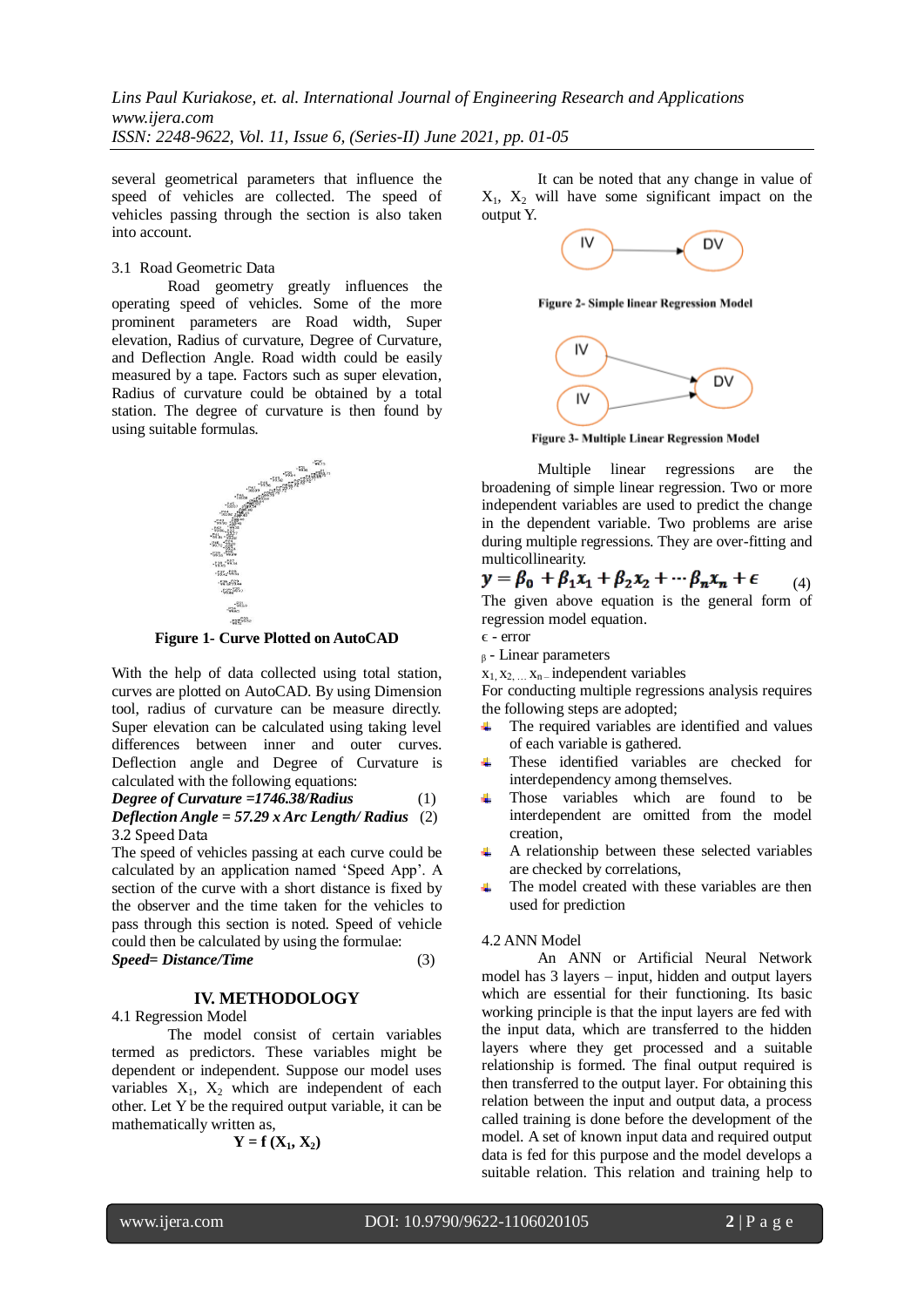formulate the required model. Here input data are the independent variables and the output data is dependent variables.

The ANN model was created by using 'python' programming language on software named 'jupyter notebook'. The data set was then splitted into training data and testing data by a function called 'train test-split.' About 20% data were used for testing and the remaining 80% for training. The loss function taken into consideration was 'Mean Absolute Error'. It measures the average magnitude of errors in our predictions. Generally, for regression models, MAE is used as the loss function. The training is done in 500 epochs with batch size of 32. After each iteration the MAE is calculated and the least value of MAE is saved by using certain checkpoints. When the value of MAE becomes constant or nearly zero, our training process is said to be over. The test data is evaluated and the model will then be ready for validation.

## **V. DATA ANALYSIS, RESULTS & FINAL MODELS**

5.1 Data Analysis

Analysis of data include creating a list of potential variables i.e., independent and dependent variables. For analyzing a horizontal curve, primary geometrical elements like radius(R), width of the carriage way (W), super elevation (e), degree of curvature (D) and deflection angle  $(D_A)$  are selected as the independent variable. Speed of two-wheeler, three-wheeler, four-wheeler and operating speed  $(O_s)$ are taken as dependent variable. These data are collected by using total station and an app called speed app.

By conducting correlation analysis among each independent variable, the results show that deflection angle and degree of curvature are interrelated with the radius of curvature. So they are excluded from the final set of data to avoid multicollinearity.

The next step is to conduct a correlation analysis between the selected independent variables (Radius of curvature, width of the carriageway, and super elevation) and dependent variables (operating speed of 2, 3 and 4 wheelers and in general). The graphical representation of these correlation analysis are given below;



**Figure 4- Speed (kmph) vs. Radius (m)**

Correlation analysis between different speed and radius indicates a positive correlation i.e. when the radius increases all the speed (speed of 2, 3) and 4 wheeler, operating speed) increases accordingly. From the graph, trend line of operating speed vs radius indicates a higher correlation with  $R<sup>2</sup>$ value of 0.837.



**Figure 5- Speed (kmph) vs. Super elevation (%)**

The correlation between superelevation and different speeds indicates a positive trend and therefore when the superelevation increases speed also increases. Trend lines show that operating Speed have a greater correlation with superelevation with a  $\mathbb{R}^2$  value of 0.778.



**Figure 6- Speed (kmph) VS Width (m)**

l

www.ijera.com DOI: 10.9790/9622-1106020105 **3** | P a g e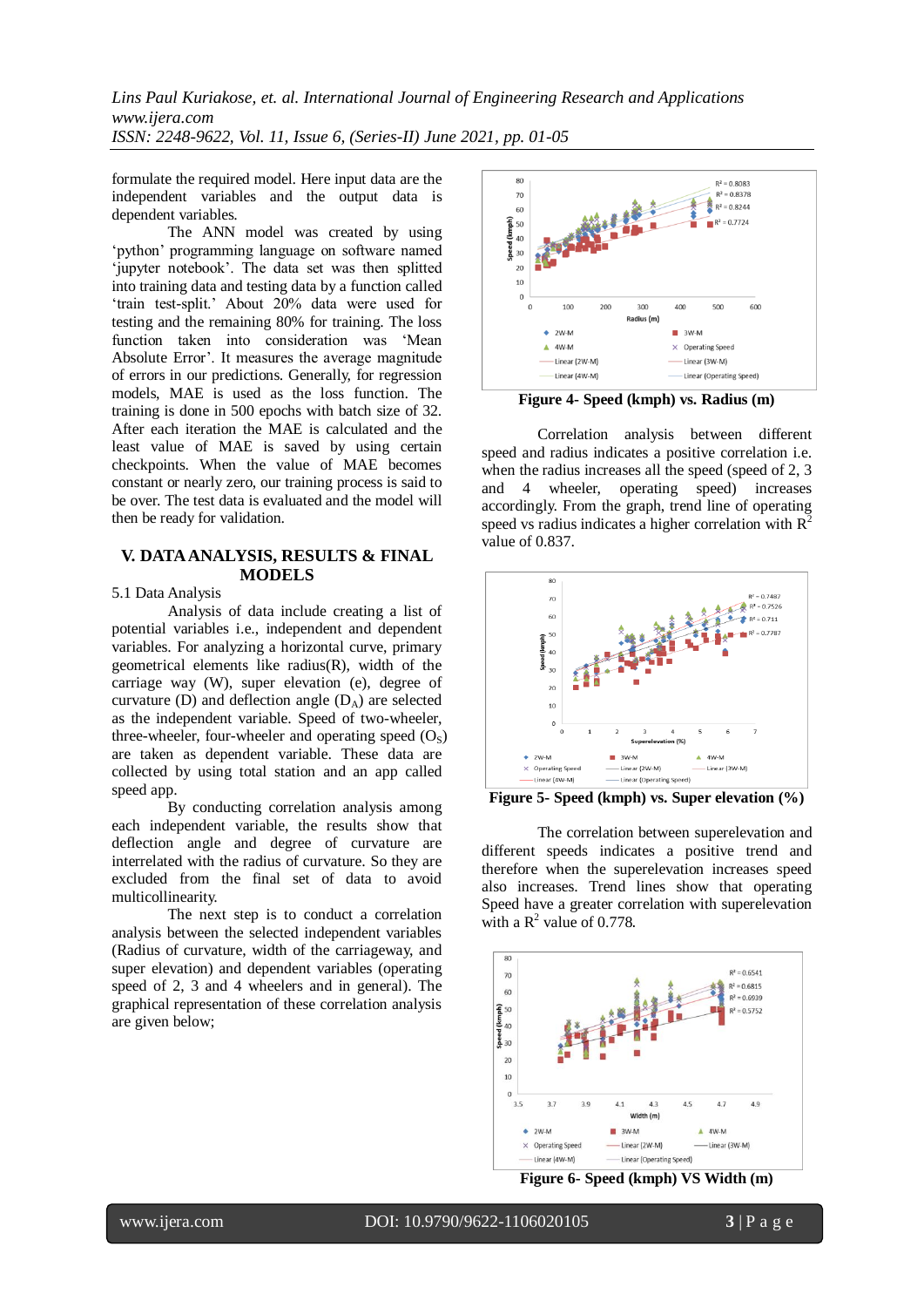The correlation between width of carriageway and dependent variable is also a positive trend. Therefore whenever the width increases speed also increases. Trend line of operating speed indicates a higher value of  $\mathbb{R}^2$  0.693. Correlation matrix for all the independent variable and dependent variables are given below;

## **Table 1- Correlation matrix between Geometrical elements & Operating Speed of 2W**

|        | W     | R     | e     | $2W-M$ |
|--------|-------|-------|-------|--------|
| w      |       |       |       |        |
| R      | 0.792 |       |       |        |
| e      | 0.697 | 0.855 |       |        |
| $2W-M$ | 0.832 | 0.907 | 0.843 |        |

### **Table 2- Correlation matrix between Geometrical elements & operating speed of 3W**

|        | W     | R     | e     | $3W-M$ |
|--------|-------|-------|-------|--------|
| W      |       |       |       |        |
|        | 0.792 |       |       |        |
| e      | 0.697 | 0.855 |       |        |
| $3W-M$ | 0.758 | 0.878 | 0.882 |        |

### **Table 3- Correlation matrix between independent variables & speed of 4W**

|        | W     | R     | e     | $4W-M$ |  |
|--------|-------|-------|-------|--------|--|
| w      |       |       |       |        |  |
|        | 0.792 |       |       |        |  |
| e      | 0.697 | 0.855 |       |        |  |
| $4W-M$ | 0.808 | 0.899 | 0.865 |        |  |

**Table 4-** Correlation matrix between Geometrical elements & operating speed

|          | W     |       | e     | Op.Speed |
|----------|-------|-------|-------|----------|
| W        |       |       |       |          |
|          | 0.792 |       |       |          |
| e        | 0.697 | 0.855 |       |          |
| Op.Speed | 0.825 | 0.915 | 0.867 |          |

5.2 Results and Comparison

Regression Model Equations are given below;  $-70286 + 0.041R + 1.946e + 9.700W = Op. Speed (5)$  $-9.00 + 0.039R + 1.331e + 10.022W = 2W-M$  (6)  $6.496 + 0.025R + 2.453e + 4.250W = 3W-M$  (7)  $-11.901 + 0.042R + 2.537e + 10.439W = 4W-M$  (8)

## **Table 5- Actual Operating Speed Measured**

| Curve |                                 |  |      |      |  |
|-------|---------------------------------|--|------|------|--|
| No.   | <b>Observed Operating Speed</b> |  |      |      |  |
|       | General 1 2W-M                  |  | 3W-M | 4W-M |  |

| 1  | 43.5 | 39   | 35.7 | 46   |
|----|------|------|------|------|
| 2  | 49   | 46.5 | 39.1 | 49.3 |
| 3  | 35.1 | 33.2 | 21.5 | 34.3 |
| 4  | 36.2 | 32.3 | 35.1 | 36.2 |
| 5  | 44.3 | 40.1 | 36.1 | 46.2 |
| 6  | 38.1 | 37.2 | 31.3 | 38.4 |
| 7  | 48.6 | 46.8 | 36.2 | 49.3 |
| 8  | 43.1 | 39.9 | 36   | 46.4 |
| 9  | 27.8 | 28.1 | 26.7 | 25.9 |
| 10 | 65.1 | 59.9 | 50.2 | 66.3 |

## **Table 6- Predicted Operating Speed using Regression Model**

| Curve No. | Predicted Operating Speed by<br><b>Regression Model</b> |        |        |        |  |
|-----------|---------------------------------------------------------|--------|--------|--------|--|
|           |                                                         |        |        |        |  |
|           | General                                                 | $2W-M$ | $3W-M$ | $4W-M$ |  |
| 1         | 43.4                                                    | 40.59  | 35.25  | 44.01  |  |
| 2         | 45.12                                                   | 42.8   | 34.81  | 45.23  |  |
| 3         | 35.68                                                   | 33.49  | 29.75  | 35.34  |  |
| 4         | 38.94                                                   | 36.7   | 31.55  | 38.88  |  |
| 5         | 43.77                                                   | 40.86  | 35.56  | 44.36  |  |
| 6         | 37.46                                                   | 35.98  | 28.96  | 36.64  |  |
| 7         | 43.3                                                    | 40.81  | 34.33  | 43.5   |  |
| 8         | 43.53                                                   | 40.63  | 35.42  | 44.1   |  |
| 9         | 34.22                                                   | 33.07  | 26.56  | 33.13  |  |
| 10        | 65.01                                                   | 60.41  | 50.29  | 67.75  |  |

## **Table 7- Predicted Operating Speed by ANN**

| Curve No. | $\sigma$ . $\mathbf{r}$<br>Predicted Operating Speed by ANN<br>Model |       |       |       |
|-----------|----------------------------------------------------------------------|-------|-------|-------|
|           | $2W-M$<br>$3W-M$<br>General                                          |       | 4W-M  |       |
| 1         | 44.02                                                                | 40.21 | 33.86 | 43.85 |
| 2         | 47.48                                                                | 45.92 | 36.18 | 46.04 |
| 3         | 32.34                                                                | 31.09 | 26.6  | 30.48 |
| 4         | 35.31                                                                | 34.05 | 28.81 | 34.37 |
| 5         | 45.77                                                                | 41.18 | 34.54 | 45.42 |
| 6         | 37.86                                                                | 35.61 | 28.01 | 36.86 |
| 7         | 46.60                                                                | 42.46 | 34.39 | 46.25 |
| 8         | 45.2                                                                 | 40.83 | 34.29 | 44.9  |
| 9         | 29.82                                                                | 29.22 | 23.52 | 26.68 |
| 10        | 62.15                                                                | 59.13 | 56.33 | 60.25 |

# **VI. CONCLUSION**

The effects of geometrical features of horizontal curves on the operating speed of vehicles are studied. The correlation between the various parameters and the operating speed are displayed in